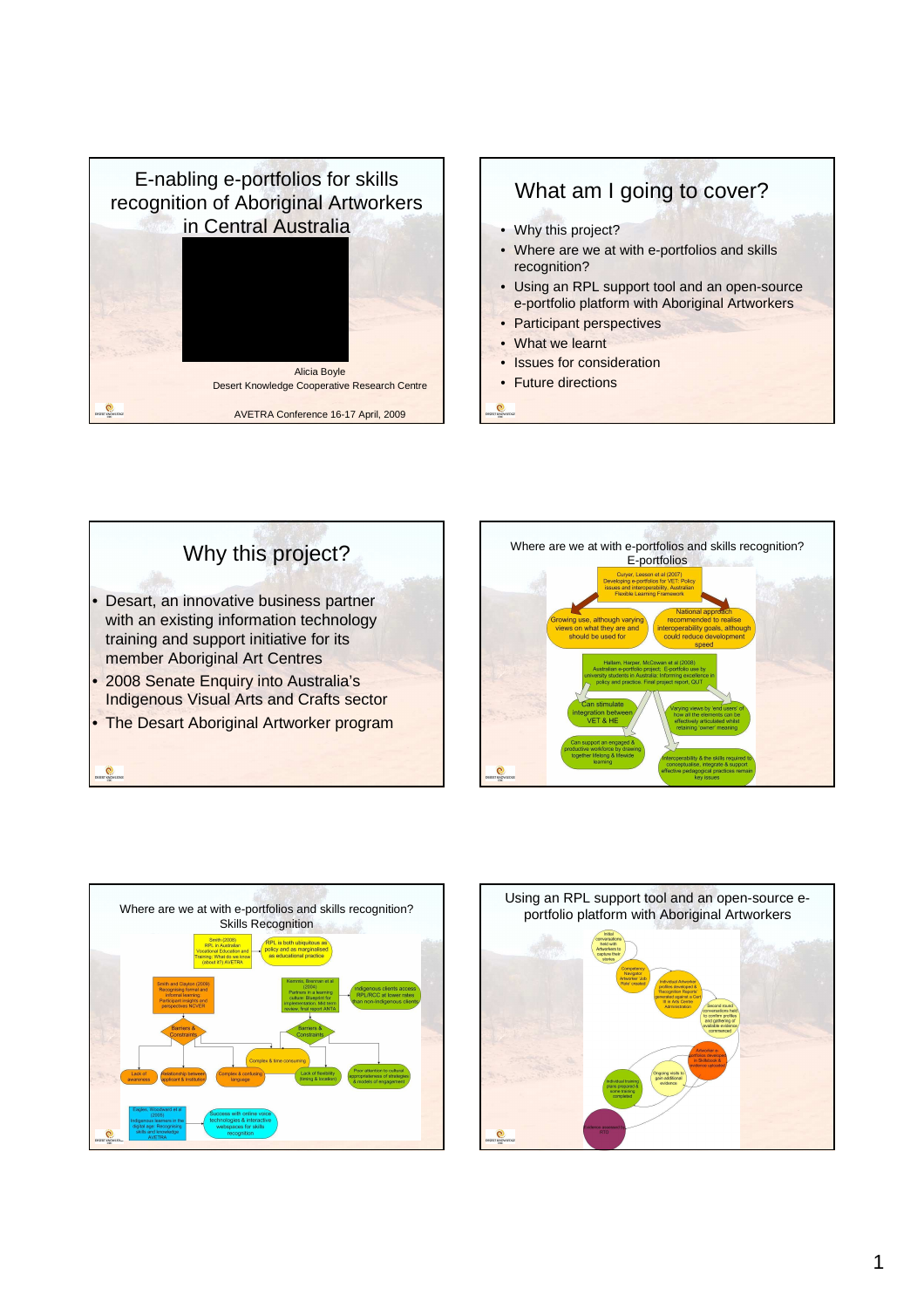| <b>Competency Navigator in Action</b><br><b>Creating Job Roles</b>                                                                          |                                                                                                                                                                                    |  |
|---------------------------------------------------------------------------------------------------------------------------------------------|------------------------------------------------------------------------------------------------------------------------------------------------------------------------------------|--|
| Manage your workforce<br>Skillsbook<br>Select Relevant, Job Roles<br>Please check each refewant Job Roles:<br>R. discourse personal         | Manage your workforce<br>Skillsbook<br>Job Roles - Saved<br>Select Relevant Groups<br>July Robert Abertoland Art Workert                                                           |  |
| <b>Kove and Continue II</b><br><b>Dack to Freehous Page</b><br>Green Compatincies Reports<br>News Bob Roles<br>Tinish (<br>DESERT KNOWLEDGE | R. Att election<br>R am statives<br>R. Core snits<br>R tryarted steatures<br><b>Back to Previous Page</b><br><b>Save and Continue</b><br>Nevas   Jub Enley<br>Competencies Engants |  |